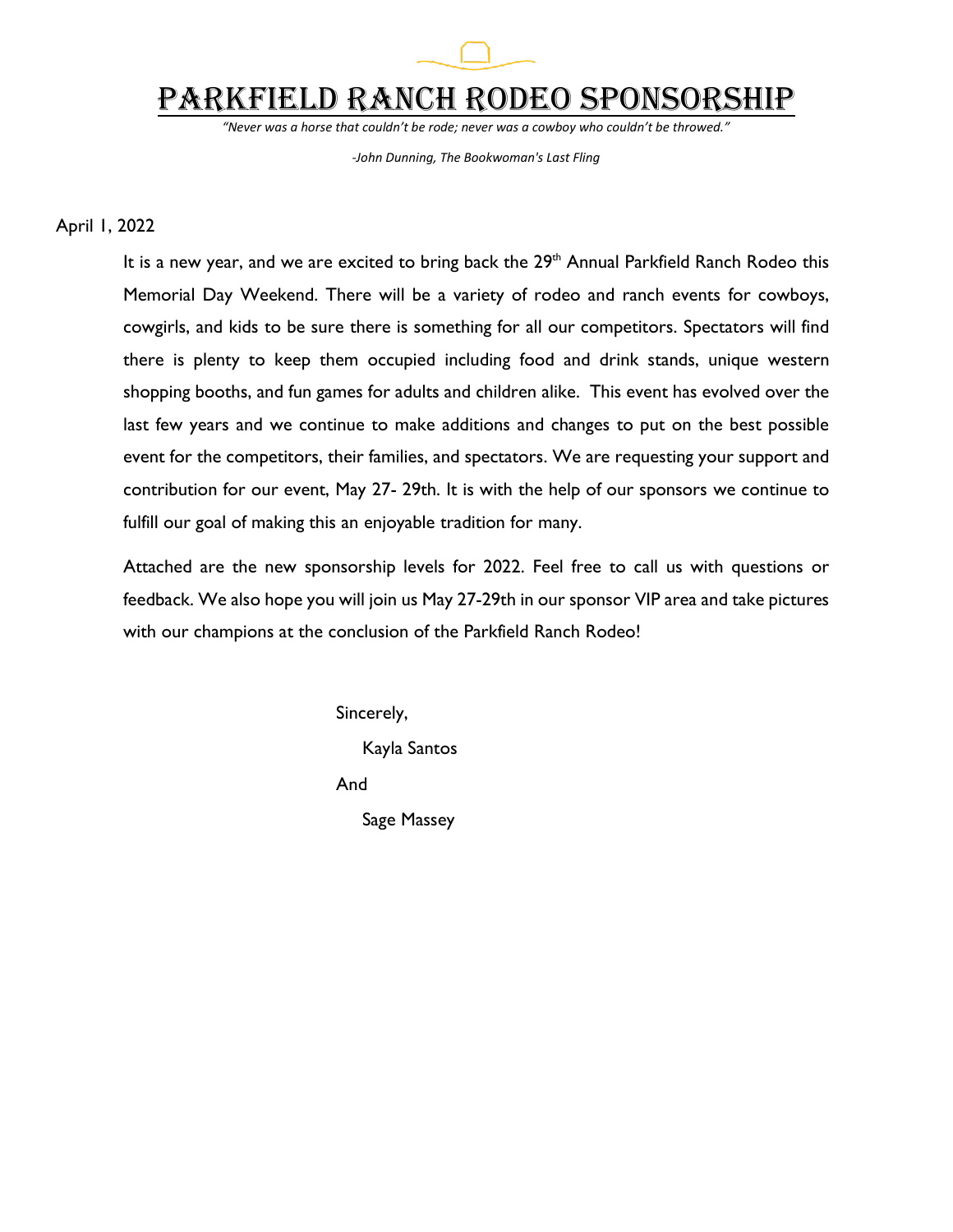# Parkfield Ranch Rodeo Sponsorship



#### **Top Hand** Donation of \$1,500 +

- o Presenting Sponsor
- o You will be acknowledged as the presenting sponsor for entire weekend.
- o Banner inside arena (must provide the banner)
- o Parkfield Ranch Rodeo Apparel
- o Free drink wristbands for 2 people.
- o Free lunch for 2 people for each day.
- o VIP access for performance Saturday Evening.
- o Your business will be listed on Parkfield Ranch Rodeo website

(www.parkfieldranchrodeo.com)

o Social Media shout-outs on Facebook and Instagram – with a reach of 30,000 people

## **The Cowboy**

## Donation of \$850+

- o Event Sponsor
- o You will be acknowledged as the presenting sponsor for the event of your choice.
- o Banner inside arena (must provide the banner)
- o Receives recognition announcement and advertisement during weekend.
- o VIP access for performance Saturday Evening.
- o Your business will be listed on Parkfield Ranch Rodeo website (www.parkfieldranchrodeo.com)
- o Social Media shout-outs on Facebook and Instagram with a reach of 30,000 people

#### **Gifts in Kind**

- o We graciously accept gifts in kind. Depending on your estimate of your donation we will apply your sponsorship level. Please note our sponsorships work up from \$350.
- o We hope many of these charitable gifts will serve as awards for our weekend champions.
- o Please note what you would like to donate on following page.

## **Friends of Parkfield Round Up** Donation of \$350 +

- o VIP access for performance Saturday Evening.
- o Your business will be listed on Parkfield Ranch Rodeo website (www.parkfieldranchrodeo.com)
- o Social Media shout outs on Facebook and Instagram with a reach of 30,000 people
- o Banner Space outside of the arena Grandstand, restrooms, announcer booth, concession stand (must provide the banner)